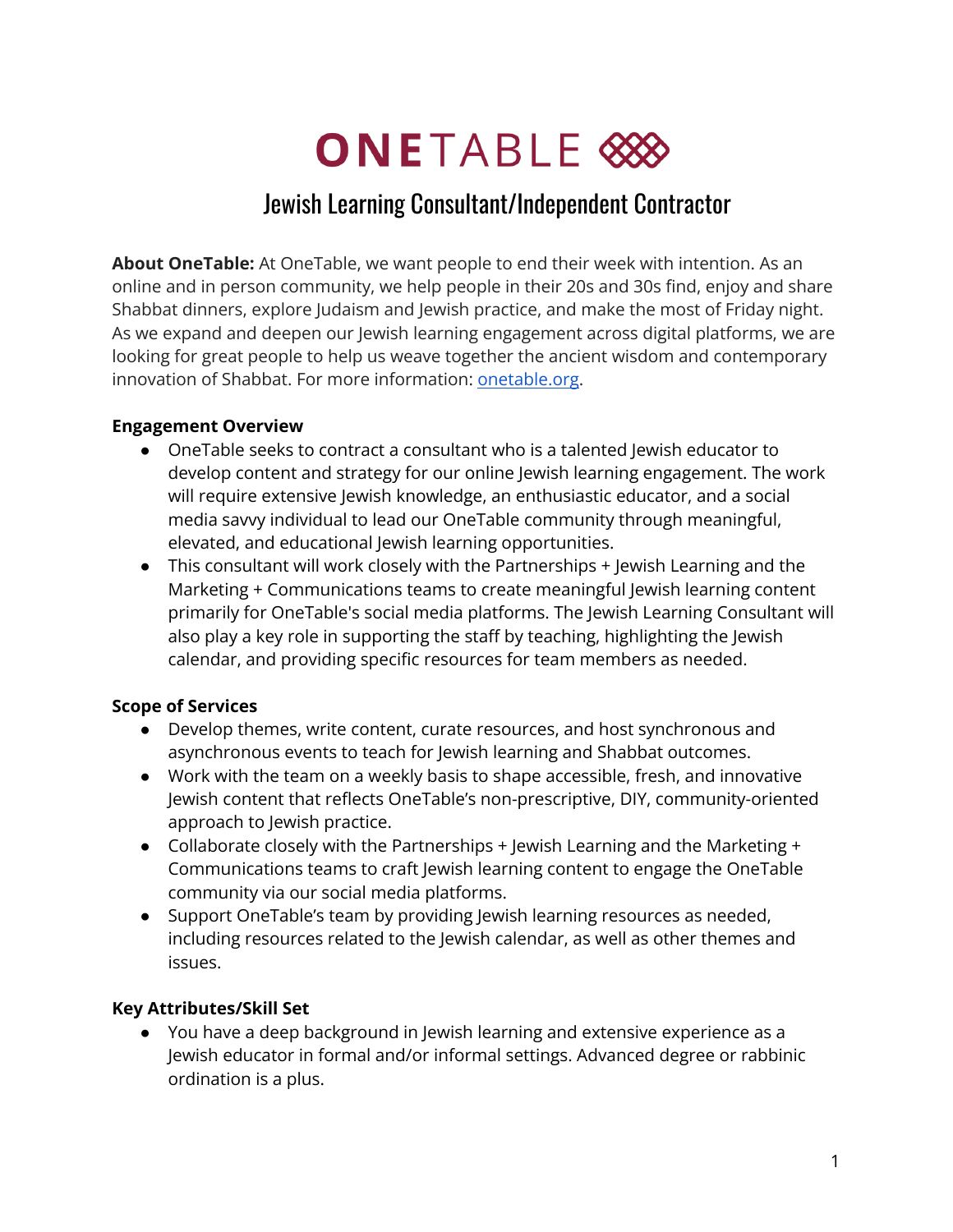- You have proven experience in successful engagement of audiences via social media platforms.
- You feel comfortable engaging an audience with varying levels of Jewish knowledge/background.
- You are committed to work focused on community-building, diversity, equity, inclusion and belonging.
- You are passionate about OneTable's mission and have a deep interest in the ancient wisdom and modern innovation of Shabbat.
- You have the ability to balance between the depth and diversity of Shabbat's meaning, the levity of conversation between friends, and hospitality of a gracious virtual host.
- You possess excellent written and conversational communication skills.
- You have a willingness to generate ideas and brainstorm, without needing to be perfect, in group settings.
- You are a well-organized multi-tasker who thrives in a fast-paced bias-towards-action environment.

### **Compensation**

- In consideration for the above services, OneTable shall pay Consultant a fee, \$75/hour for 6-10 hours a week. If you have significant experience and your regular hourly rate is higher, let's talk.
- This consulting contract will start immediately and continue through the end of 2022, with the possibility of a one year extension.

**Location:** Consultants can work remotely within the United States.

### **Proposal Process**

[Click](http://www.onetable.org/careers-apply) to fill out our online application: [www.onetable.org/careers-apply](http://www.onetable.org/careers-apply) Questions? Email careers@onetable.org

- Please include samples of relevant work within or attached to your cover letter. These can be links to social media accounts, blogs, written or video content that you have created, or any other materials that showcase your creative approach.
- Review of proposals will begin immediately and continue on a rolling basis until the engagement is filled.
- Proposals that move forward will have a conversation with a few members of OneTable's Jewish Learning and Communications teams.

### **Equal Opportunity Employer**

We deeply value the diversity of insight, perspective, and experience brought by people from backgrounds typically underrepresented in Jewish institutions. This includes Black, Latinx, and Asian people, Black Jews, Jews of Color, Sephardi and Mizrachi Jews, lesbian, gay, bisexual, trans, and gender non-conforming people, and people with disabilities. We